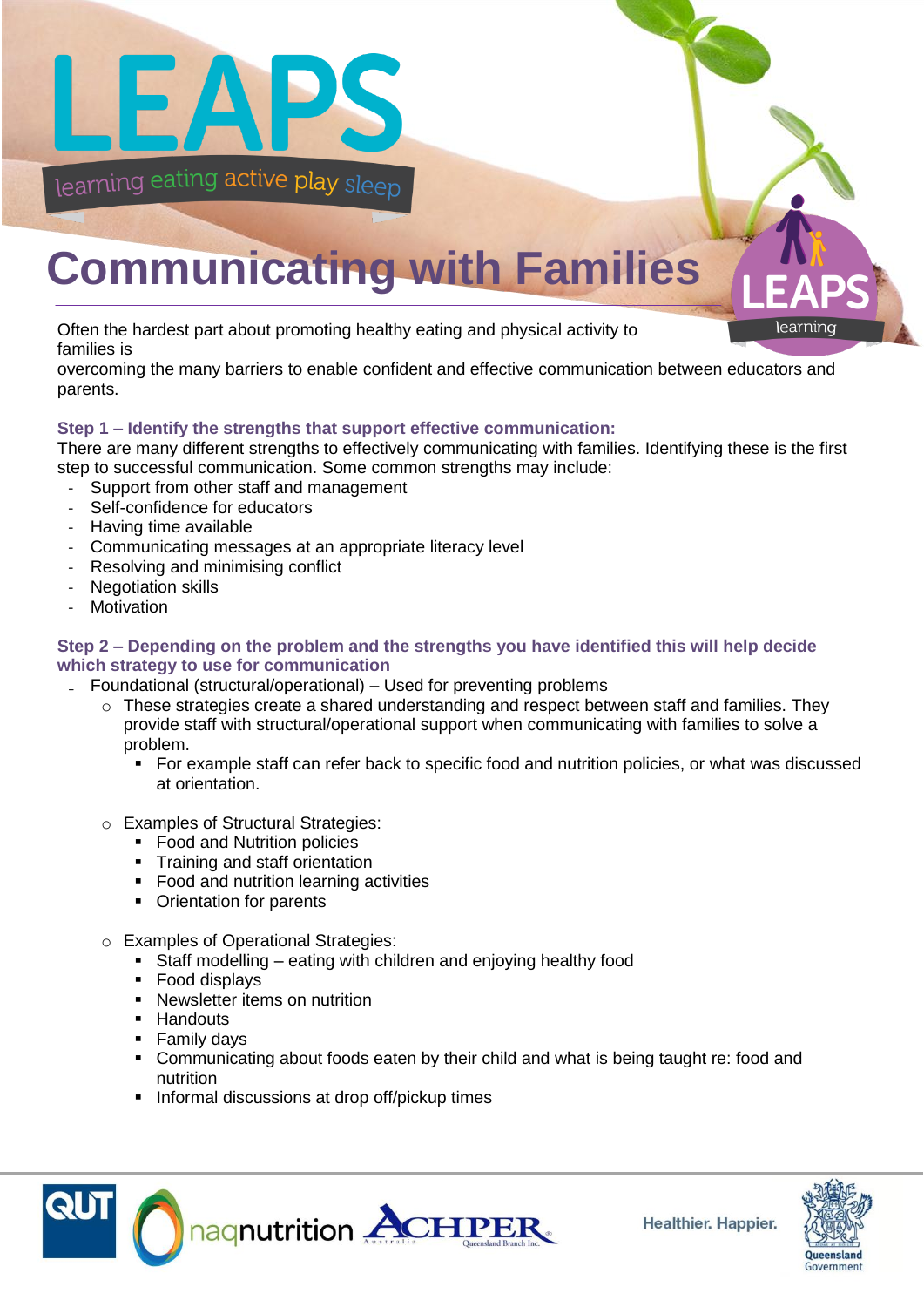

### **Communicating with Families**

- ₋ Dealing with common problems or queries
	- learninc  $\circ$  Strategies to address problems or queries on a broader scale (amongst large groups of parents/staff/both). These strategies aim to reinforce the views and values of a setting to large groups or all parents.
	- o Examples of strategies to deal with common problems:
		- **-** Distribute information in parent pockets
		- **Articles in newsletters**
		- **Discussion at parent committees get parents to suggest some solutions**
		- **Healthy food displays/celebrations**
		- **Reminders re food and nutrition policy**
		- **Promoting community nutrition services/events supporting healthy eating**
		- Utilise 'Pester Power' through activities with children that promote healthy eating
		- **Positive peer pressure**
- ₋ Problem solving with individual parents/carers
	- $\circ$  Strategies to intervene when there is a consistent problem/issue with an individual parent/carer. These strategies need to connect with an individual and demonstrate respect for that individual.
	- o Examples of strategies to deal with individual parents/carers:
		- **Seek common ground**
		- Find out why parents do what they do
		- Create shared solutions
		- **Develop strategies that influence demand and supply at the same time**
		- Think BIG picture Would this strategy be useful for other parents?

### **Step 3 – Ensure families know that you are available for them and that you value their opinions or concerns.**

- Be a good listener
- Put yourself in their shoes
- Give them your full attention
- Let them know you are listening and interested
- Let them finish talking then summarise what they said, and check that you understood correctly
- Ask open-ended questions to gain additional information if you need it
- Be clear, specific and considerate when speaking
- Always talk to family members with the goal of strengthening your relationship
- Be considerate of the other person's feelings
- If you're not confident about saying something sensitive, arrange a time when you can talk together with less pressure and seek advice from other educators or executive staff or seek expert advice to help provide advice to the parent
- If you don't know an answer to a question, say so, and get back to them or refer them to an expert in the area